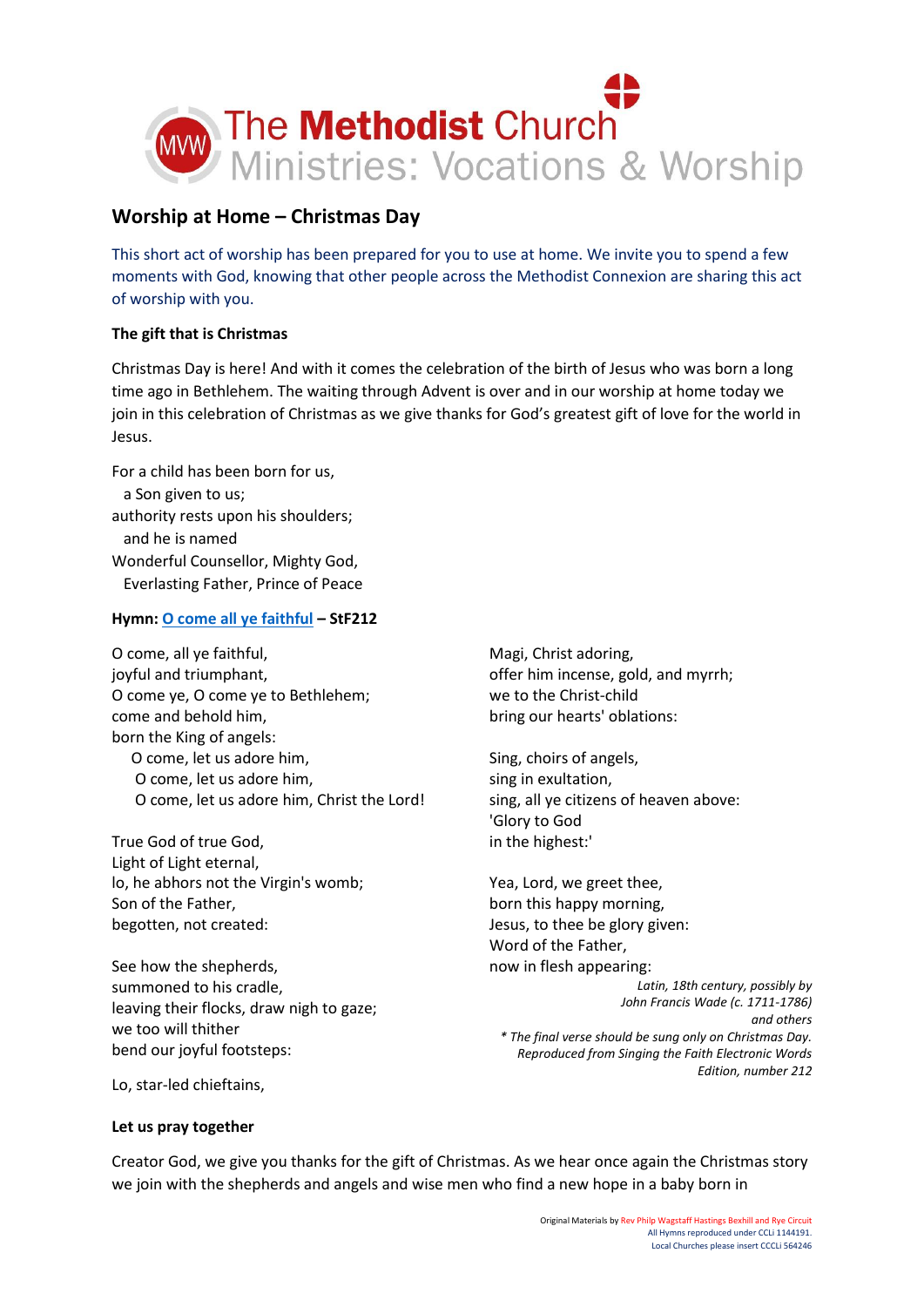Bethlehem. May we too go to that place, first seen long ago and celebrated today, a place where a new baby was born who was to show your way and share your love. We give thanks for your love that is at the heart of this season and for your hope which is shown in Jesus. As we give thanks for the Christ child may we continue to explore what it means for you to come into our world as you share our humanity. May we share the hope of this season today and throughout our lives. We rejoice in your coming to us in Jesus and as we celebrate his birth may we always be reminded of your love which is at the heart of Christmas. We ask this our prayer through Christ our Lord. Amen

### **Today's Gospel Reading: [Luke 2 v 8](https://www.biblegateway.com/passage/?search=Luke+2%3A+8+%E2%80%93+20&version=NIV) – 20**

### **Time to Reflect**

The announcement of the birth of a baby is something deeply significant to parents, to their families and friends and to wider society. Today the birth of a baby is often announced on social media but news of Jesus birth was different, being heralded by a group of angels and by a new star in the sky!

The first people to hear about the birth of Jesus were a group of shepherds who saw angels swooping above them and heard them singing overhead. This group of ordinary people would have been amazed and frightened at the same time, but the angels said to them, 'Do not be afraid', for the angels knew that the love of God was around them and always would be. Once the angels had left them and the last notes of their song of peace and hope had faded, the shepherds were left reeling at their antics and wondered why the angels had appeared to *them* and what they should do next, should they stay where they were or go to Bethlehem? The choice that they made was to change their lives for ever. They said, 'Let us go to Bethlehem and see this thing that has taken place that the Lord has told us about'. That choice led them to the heart of Christmas. When they reached the place where the baby was, they understood more clearly the angel's message. At the heart of God's hope for the world is a baby, a baby who was to transform our relationship with God and was ultimately to bring a deeper hope and richer blessing to all people. But all that was to come. Now the shepherds were there, with Mary and Joseph, looking at the baby. The shepherds would never be the same again and as they went back to their sheep and carried on with their work their encounter with Jesus remained with them. They had found the love of God and it changed their lives, which is what Christmas is all about.

We may not hear the song of the angels today in the way that the shepherds did, but we still respond to their song and seek to live out their message of hope and peace for our world. As we read Luke's account of the incarnation, we see that the shepherds had been told about God's greatest gift, God's greatest treasure. They went to Bethlehem to see and found out what Christmas is all about as they went to the stable and saw the new baby placed in a manger. Let us go there too and see what God has done and what God is doing.

Christmas today is multi layered, it is a celebration with food and presents, it is a time in the midwinter when we share the light of hope, when we remember families and friends and we gain the realisation of God coming among us. As the carol tells us, 'Love came down at Christmas' and the great thing is that that love has never left us. Christmas reminds us of God's involvement with the world as Jesus comes as light in our darkness and hope in our fears. On this Christmas day as we celebrate the birth of Jesus, may the light of the Christ child continue to shine and may the peace, hope and love of this season continue to be celebrated among us and throughout our world.

Take a time to sit quietly

**A time of prayer**